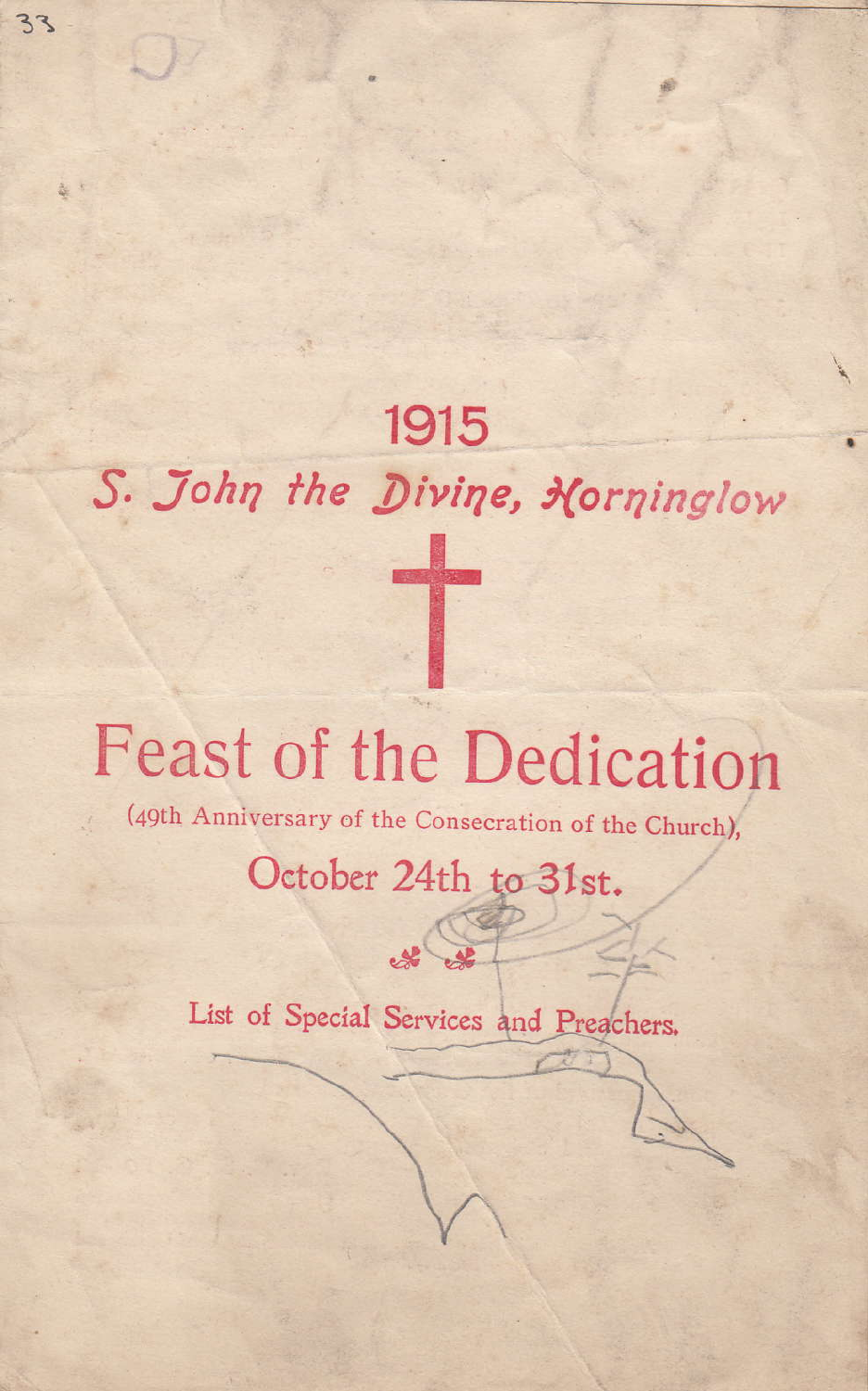#### SUNDAY, October 24th, XXI after Trinity.

6-15, 7-0 and 8-0 a.m. Holy Communion 10-15 a.m. Matins (said). II-0 a.m. Sung Eucharist, Procession and Sermon Preacher-The VICAR 3-0 p.m. Address to Church Officers and all Church Workers by The Right Reverend The LORD BISHOP OF STAFFORD 6-30 p.m. Festal Evensong, Anthem, Sermon and Procession Preacher-The BISHOP OF STAFFORD  $8$ Note-The 6-15 a.m. Celebration will be a Corporate or United Communion for the Servers and Choir.  $33$ At 7-0 a.m., for the Church Officers and Church Workers.

At 8-0 a.m for the Greater Catechism and Church Lads' Brigade  $21$ 

### WEDNESDAY, October 27th.

8-0 p.m. Festal Evensong, Anthem, Sermon and Procession Preacher-The Rev. G. D. ROSENTHAL (Vicar of S. Gregory the Great, Birmingham).

### FRIDAY, October 29th.

6-15 p.m. Festival of the Lesser Catechism Preacher-The Rev. P. ROOKS (Of S. Paul's, Burton-on-Trent).

#### SUNDAY, October 31st, XXII after Trinity, and The Eve of All Saints.

7-0 and 8-0 a.m. Holy Communion

10-15 a.m. Matins (said)

II-0 a.m. Sung Eucharist, Procession and Sermon Preacher-The Rev. V. F. HONNIBALL

2-30 p.m. Festival of the Greater Catechism

6-30 p.m. Festal Evensong, Anthem, Sermon, Procession, and Solemn Te Deum Preacher-The Rev. C. St. G. POOLE

> Note-The 7-0 a.m. Celebration will be a Corporate Communion for the Sunday School Teachers and Catechism Helpers. At 8-0 a.m. Corporate Communion for the Mothers' Union and Girls' Friendly Society.

### Week-day Services during the Octave

MONDAY, October 25th. 8-0 a.m. Holy Communion Intercession-For the Clergy of the Parish.

TUESDAY, October 26th. 7-0 a.m. Holy Communion Intercession-For the Sunday Schools and Catechisms.

WEDNESDAY, October 27th. 7-30 a.m. Intercession-For the Servers.

THURSDAY, October 28th. S. Simon and S. Jude, Apostles and Martyrs 7-0 a.m. Holy Communion Intercession-For the Mothers' Union and Girls' **Friendly Society** 

FRIDAY, October 29th. 7-30 a.m. Holy Communion Intercession-For the Brotherhood of S. John and the Church Lads' Brigade

SATURDAY, October 30th. Vigil of All Saints'. 8-0 a.m. Holy Communion Intercession-For the Allied Forces.

Matins will be said on Monday, Thursday and Saturday at 10-0; on Tuesday at 7-45; on Wednesday and Friday at 9-30.

Evensong will be said each day, except Wednesday, at 7-0 p.m.

In connection with the Dedication Festival, a Social Evening and Dance will be held in the C.L.B. Drill Hall, on Thursday Evening, the 28th, at 7-30 p.m.

Tickets 9d. each. Proceeds for the Installation of Electric Light in the Church.